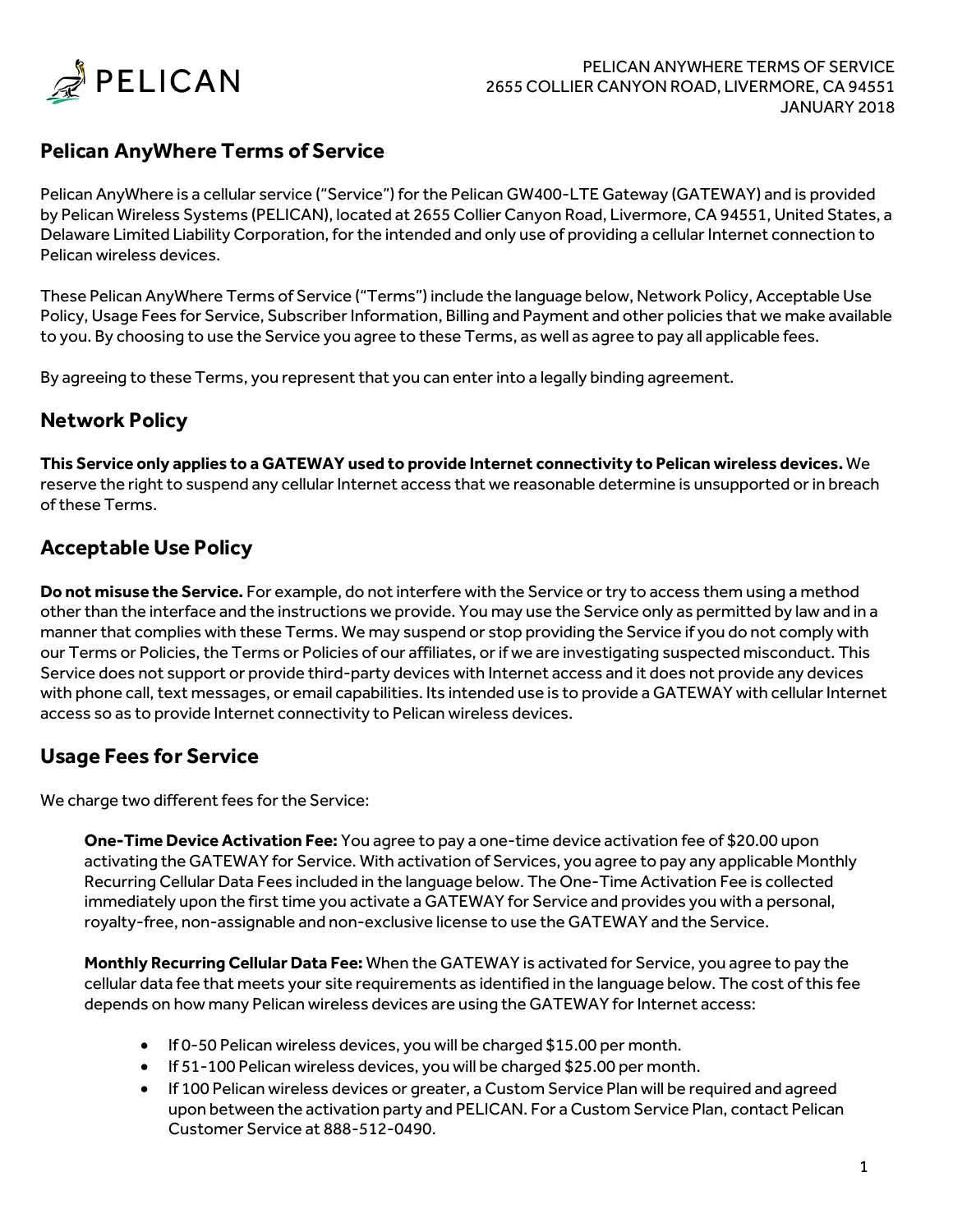

**The Monthly Recurring Cellular Data Fee will be charged for Service based on the rates above until the GATEWAY is deleted from a Pelican Site. Removing power from a GATEWAY and/or physically removing it from an installation location does NOT alleviate you from paying the Monthly Recurring Cellular Data Fee. If you have questions, contact Pelican Customer Service at 888-512-0490.**

**Taxes:** In addition to monthly usage fees, you agree to pay all applicable taxes.

### **Billing and Payment**

**Billing Cycles.** If you are the registered user of an individual Pelican AnyWhere account or the Owner of the account, you will be responsible for paying the one-time activation fee and all monthly recurring fees. By assigning a GATEWAY, email address ("Email") and credit card ("Payment Method") to your Pelican AnyWhere account, you are authorizing Pelican to make an immediate and automatic charge to the Payment Method for the one-time activation fee and first month of cellular data; if applicable. Your billing cycle for all subsequent monthly fees will commence on the day that you activated the first GATEWAY associated with your Pelican AnyWhere account (the "Cycle Billing Day"), except that if the month does not have that date, you will be billed on the last day of the month. For example, a subscription starting on January 31<sup>st</sup> will bill on February 28<sup>th</sup> (or 29<sup>th</sup> in a leap year), then March 31<sup>st</sup>, April 30<sup>th</sup>, and so on.

Any additional GATEWAYs that are registered using the same Email and Payment Method already associated to a Pelican AnyWhere account will be billed on the same Cycle Billing Day of the first GATEWAY for that account. If another GATEWAY is registered to an account on a date other than the Cycle Billing Day, billing for the additional GATEWAY(s) will not occur until the Cycle Billing Day of the first GATEWAY and will carry a pro-rata charge for the partial month of service. For example, if your previous Cycle Billing Day is January 15<sup>th</sup>, and you register a second GATEWAY on the February 2<sup>nd</sup>, billing for the second registered GATEWAY will not occur until February 15<sup>th</sup> and will include a pro-rata charge for 13 days on your bill.

**Payment Processing.** We work very hard to protect PELICAN and our user's information. PELICAN does not store, record, or have any direct interaction with the Payment Method for SERVICE. PELICAN uses Stripe® for all payment processing and only receives a private and unique certificate from Stripe® upon a verified payment transaction. This **process is for your and PELICAN's protection.** The Stripe name and logos are trademarks or service marks of Stripe, Inc. For further information, please contact Pelican Customer Service by calling 888-512-0490.

**Disputing Charges.** If you believe you were incorrectly charged by us, you can dispute those charges by contacting Pelican Customer Service by calling 888-512-0490.

**Lost or Stolen GATEWAY.** If your GATEWAY is lost or stolen, notify PELICAN immediately by calling Pelican Customer Service at 888-512-0490. We reserve the right to hold you liable for all charges and fees incurred by your GATEWAY until you have notified us of the alleged loss or theft and until we can deactivate the device. If we choose to investigate a lost or stolen GATEWAY, you agree to cooperate in our investigation. Once a GATEWAY is reasonably determined to be lost or stolen, we may report the GATEWAY to a third-party service that tracks lost or stolen devices and permanently prevent service from being activated for that GATEWAY.

### **Network Management**

We use best efforts to maintain Internet connectivity to all GATEWAY(s) during all service periods. PELICAN relies on third-party services and cannot be held accountable for service interruptions outside of its control. The maximum amount PELICAN can be held accountable is for the monthly fees associated with the SERVICE during a cellular data interruption.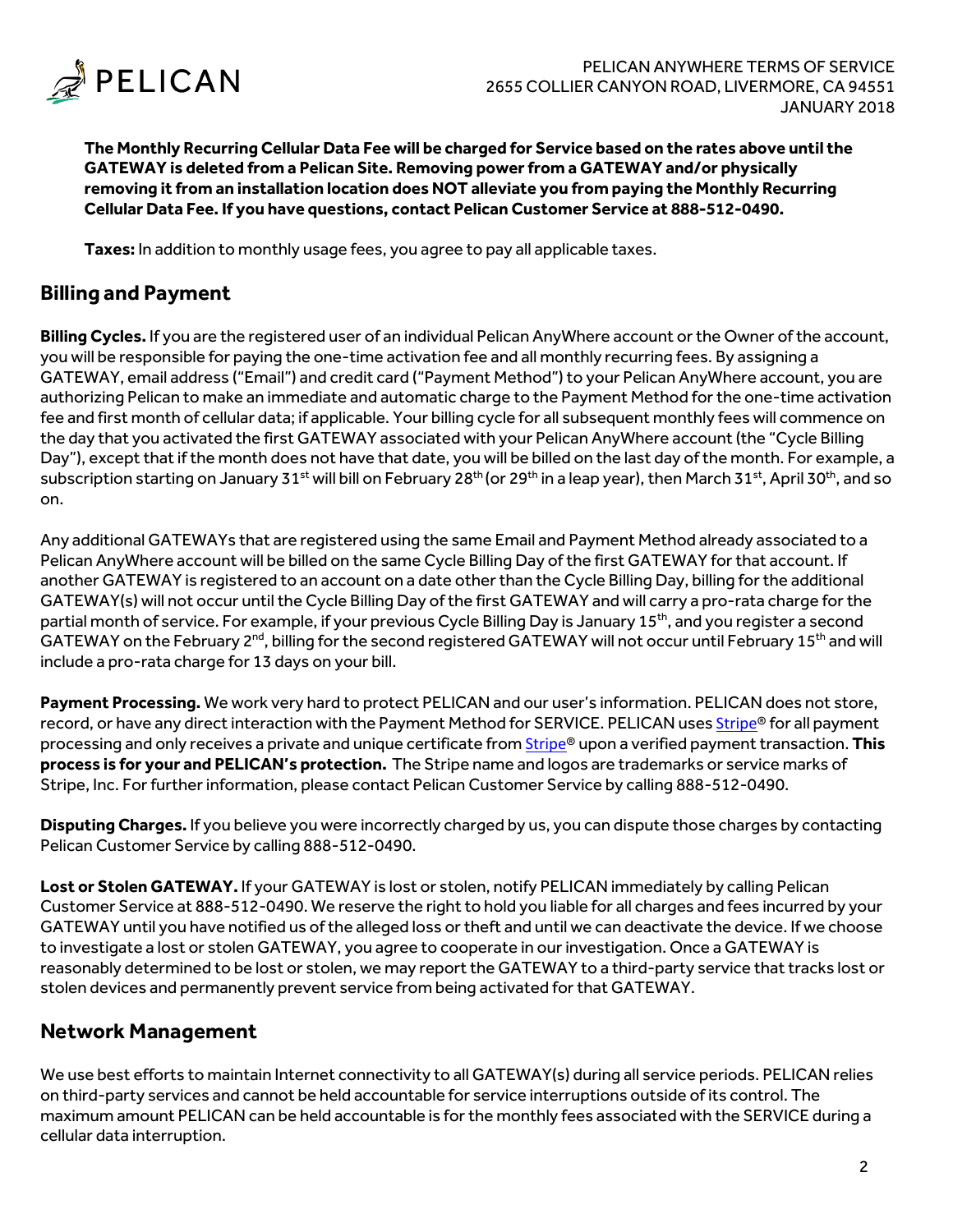

# **Electronic Communication Policy**

#### **We may be required to share disclosures, notices, and communications to you in written form (collectively "Communications").** We will deliver such Communications to you in electronic form. Your agreement to this Policy confirms your ability and consent to receive such Communications electronically, rather than in paperform.

You agree and consent to receive electronically all Communications that we may provide you in connection to the Pelican AnyWhere account and your use of the Service. Communications include:

- Agreements and policies related to the Service or Terms, including updates to those agreements and policies;
- Payment authorizations and transaction receipts or confirmations;
- Account statements and history; and
- All other communications or documents related to or about your account, your purchases, and your use of the Service.

Communications shall be deemed to be received by you upon delivery of emailing them to the email address associated with your Pelican AnyWhere account.

By consenting to this Policy, you confirm that you are able to meet the above requirements, and that you can receive, open, and print or save any Communications for your records. You should maintain copies of electronic Communications by printing paper copies or saving electronic copies, as applicable. Also, you may contact PELICAN to request another electronic copy of Communications. We reserve the right to terminate your use of the Service if you decline or withdraw consent to receive electronic Communications.

# **Suspension and Termination of a Pelican GATEWAY Associated with Your Pelican AnyWhere Account**

**In certain circumstances, PELICAN may suspend or terminate a GATEWAY associated with your AnyWhere account in accordance with these Terms.** For example, we may suspend or terminate a GATEWAY if there is a late payment or we determine there is a violation of these Terms.

**In certain circumstances, YOU may want to suspend or terminate a GATEWAY associated with your AnyWhere account in accordance with these Terms.** For example, you may install an Ethernet connected Pelican GW400 Gateway and no longer require cellular data service for a Pelican Site. PELICAN works hard to make this process easy for you.

Here are the steps to Temporarily Disable Cellular Data Service for a GATEWAY, or to Re-activate a Permanently Terminated GATEWAY:

**Temporarily Disable Cellular Data Service for a GATEWAY:** By removing or deleting a GATEWAY currently receiving cellular data from a Pelican Site, your Monthly Recurring Cellular Data Fee will be temporarily disabled for that GATEWAY and all charges will be put on hold. **You will be able to re-active Service at no penalty or cost within a six (6) month period after removing or deleting the GATEWAY from a Pelican Site.** PELICAN does not charge any additional activation fees to re-activate cellular data if reactivation occurs within this six (6) month period.